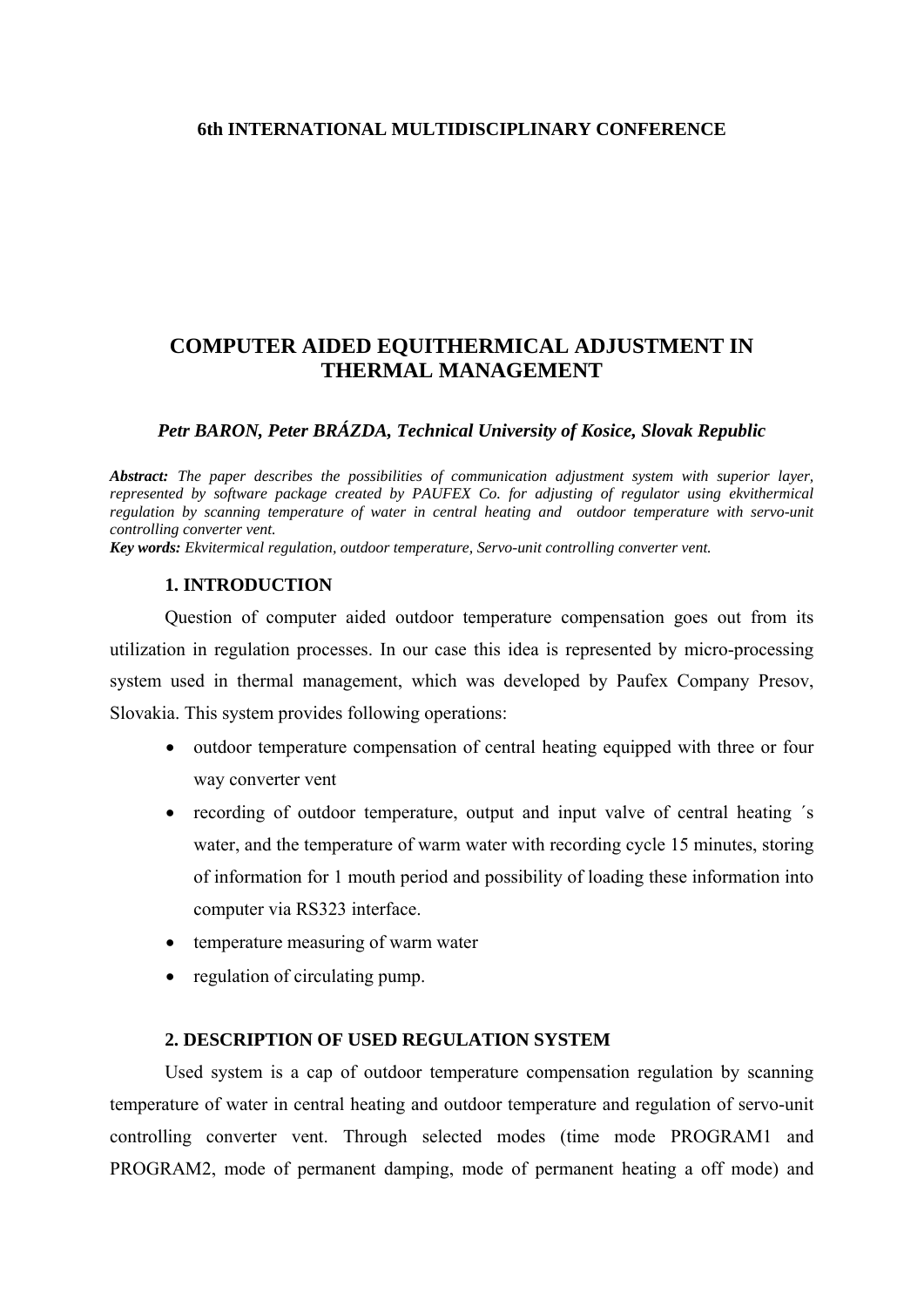selection of equithermical curve it can be controlled asked temperature of central heating´s water. The mail goal of solving our proposition was performing of basic equithermical curve numbering through computer using our software application.

There are available eight basic equithermical curves. Movement of curves in direction of Y axis is given by selected mode. There is possibility to choose 4 (1-4) levels for movement of curve, however for each level it is possible to do movement selection in range from  $-50$  to  $+20$  °C.

In mode of permanent damping system adjust the temperature of central heating according to basic equithermical curve moved about movement set up for level 4.

In a mode of permanent heating system adjust temperature of central heating according to basic equithermical curve moved about movement set up for level 1.

In case of both time modes (PROGRAM1 and PROGRAM2) system adjust the temperature of central heating according to equithermical curve moved about movement following the level instructions set up for each time partition. The system has one week working cycle. Working week is divided in 3 parts (Mondey to Friday, Saturday and Sunday). In off mode system shuts off the converter vent of central heating and the circulating pump. System in case if it is in mode of permanent damping or in time modes (by equithermical curve No. 4) and the temperature outdoor temperature is above 5°C disconnects the circulating pump too. Adjusting system also ensure the antifreeze protection of central heating (in case when the central heating is off a the outdoor temperature falls under 1°C or the outgoing temperature of central heating water is under 5°C.).

Certainty of this system is storage of measured temperatures with a measure cycle 15min.

In cases of long-time disconnection of central heating system ensure periodical usage of convert vent to prevent its damage.

Upper level of this system is represented by computer. Software application, which was programmed to handle described problem was build in FoxPro with usage of SQL language commands. The usage of this software was allowed by shape of recorded values, which satisfy exaction of relational tables, where information of database are located in tables of defined structure with appropriate numbers of rows and columns.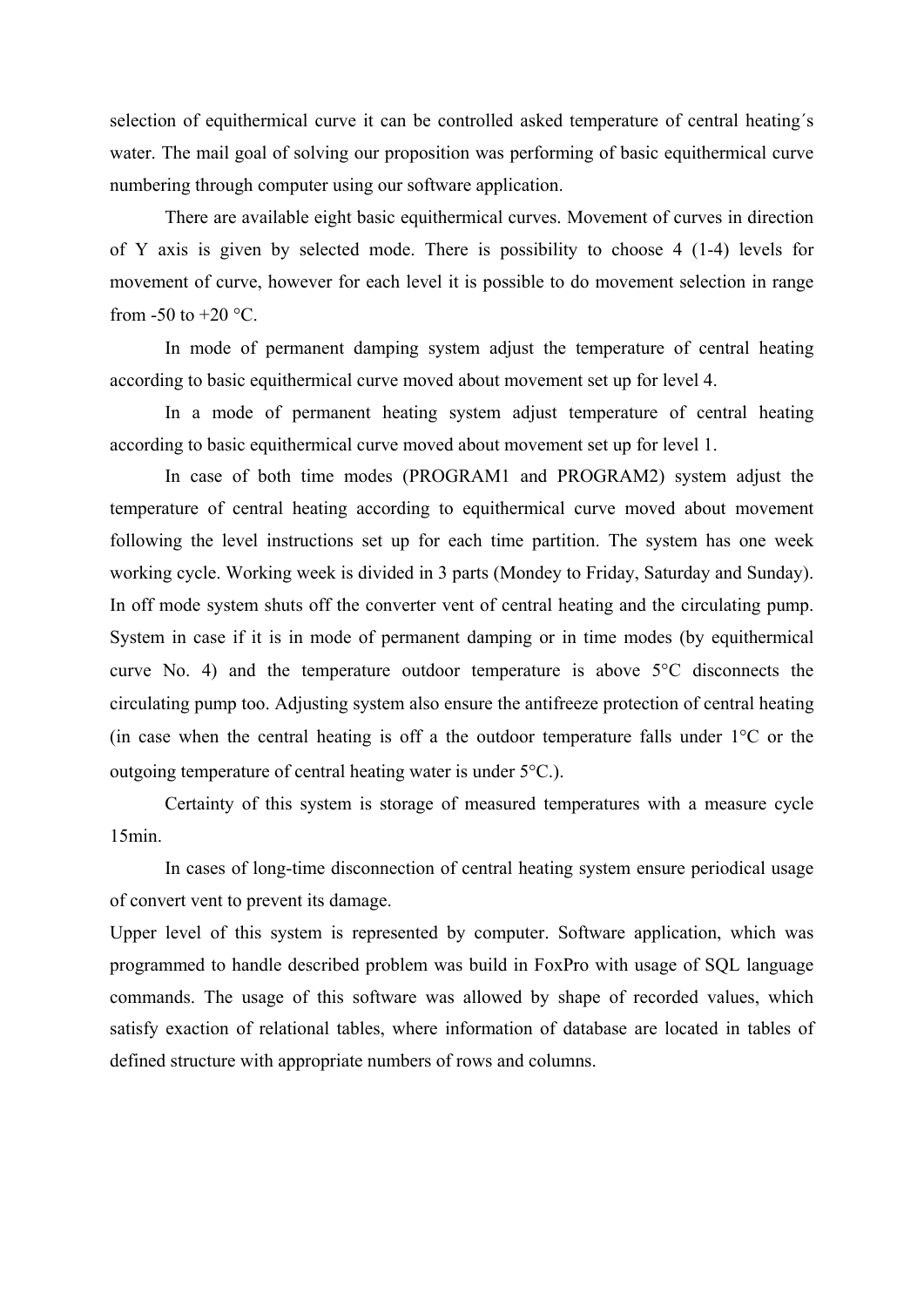

Fig. 1. Software environmnet of outdoor temperature compensation controlling

# **3. COMPUTER AIDED OUTDOOR TEMPERATURE COMPENSATION**

 Relational database is defined by data sorted in tables equivalent to database files. Such table is generated by rows and columns. Each object has its relative in one row in relational table. Columns contain individual data about objects involved in table, which are to be stored, meanwhile each separately created table is represented as a relation – in mathematic sense as a subgroup of Cartesian conjunction of group of objects and a group of attributes. In case of multiplex occurrence of one attribute is in more then one table, there is possibility of merging these tables (factorization). Further operations are filtration (selection of rows according to defined key) and projection (selection of columns from one ore more tables).

 Software application is able to show records of measured temperature in four text files formats (according to their filename extension) or in one database file. The whole system of outdoor temperature compensation efficiency is ensured by its managing by computer. Programming is executed via menu PROGRAM. (Fig. 1). After confirmation of entry "Z REGULÁTORA" computer loads needs information from regulator. Transfer speed , name of working directory, amount of transfer delay or repeating of transfer in case of mistake in communication is adjustable in a line menu "Konfigurácia". At the loading of instructions to database those are processed with use of software utility. Possibility of editing this database is interposed thru communication window (Fig. 2). after its activation from the menu bar "EDITÁCIA PROG. DAT" (Fig. 1).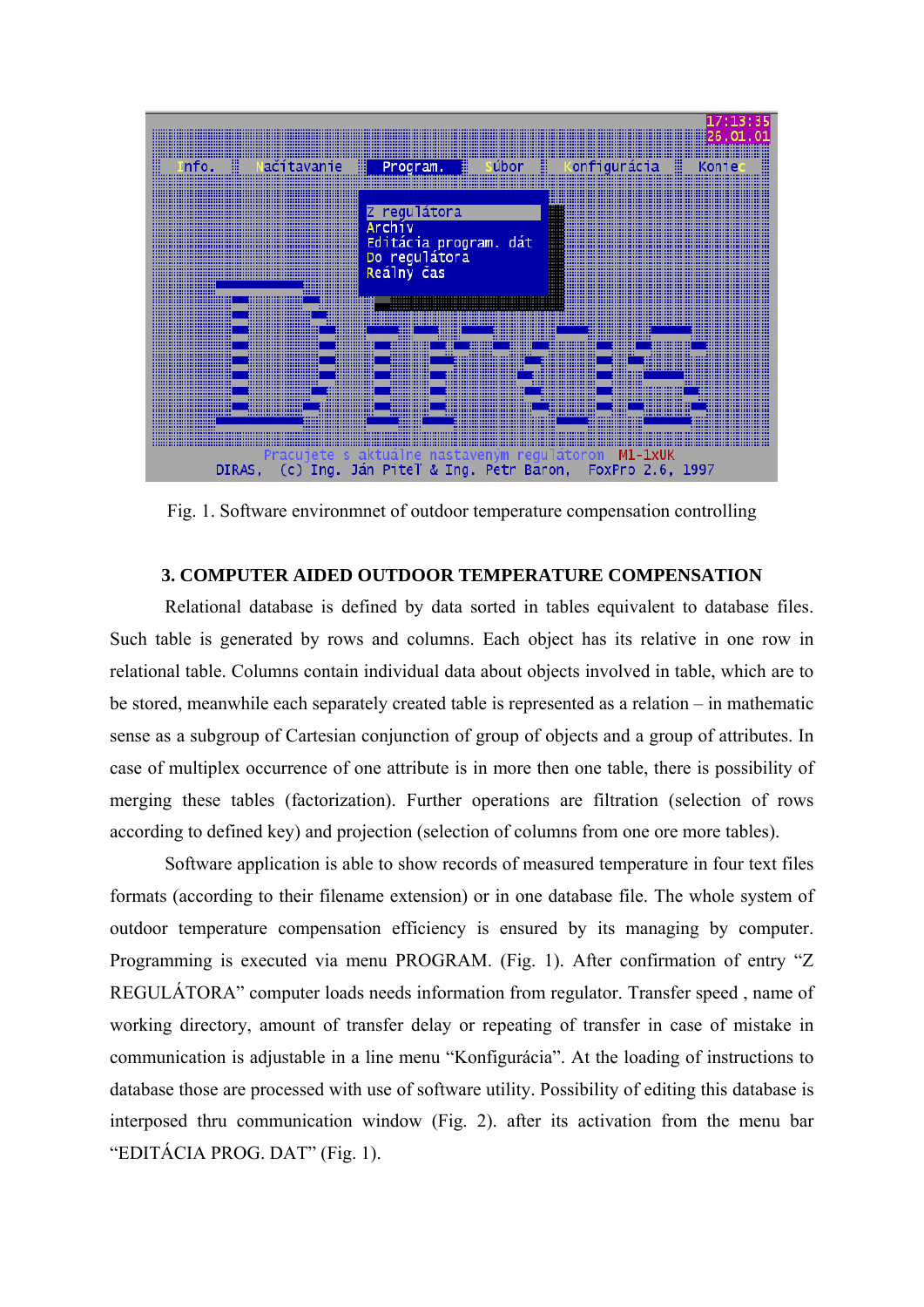Desktop is divided in five service utility screens (Fig. 2):

- Štartovacia obrazovka starting screen
- Nastavovanie parametrov parameters set up
- Teploty temperatures
- Zmena režimov modes selection
- Ovládanie výstupov output control



Fig. 2. Environment of control data editing

Starting screen contains of actual time, date, system status (ERROR or OK) and selected mode of adjusting.

Screen of parameters set up contains following information:

- Number of active equithermical curve
- Average outdoor temperature of automatic central heating  $(10 20)$
- Levels for selecting equthermical curve

Screen of temperatures contains following information:

- Real temperature of central heating's water
- Requested and real temperature of central heating's water
- Real and average outdoor temperature

Screen of modes selection contains so called text buttons. By activating one of these buttons system working mode could be changed. This change also appears in starting screen. Text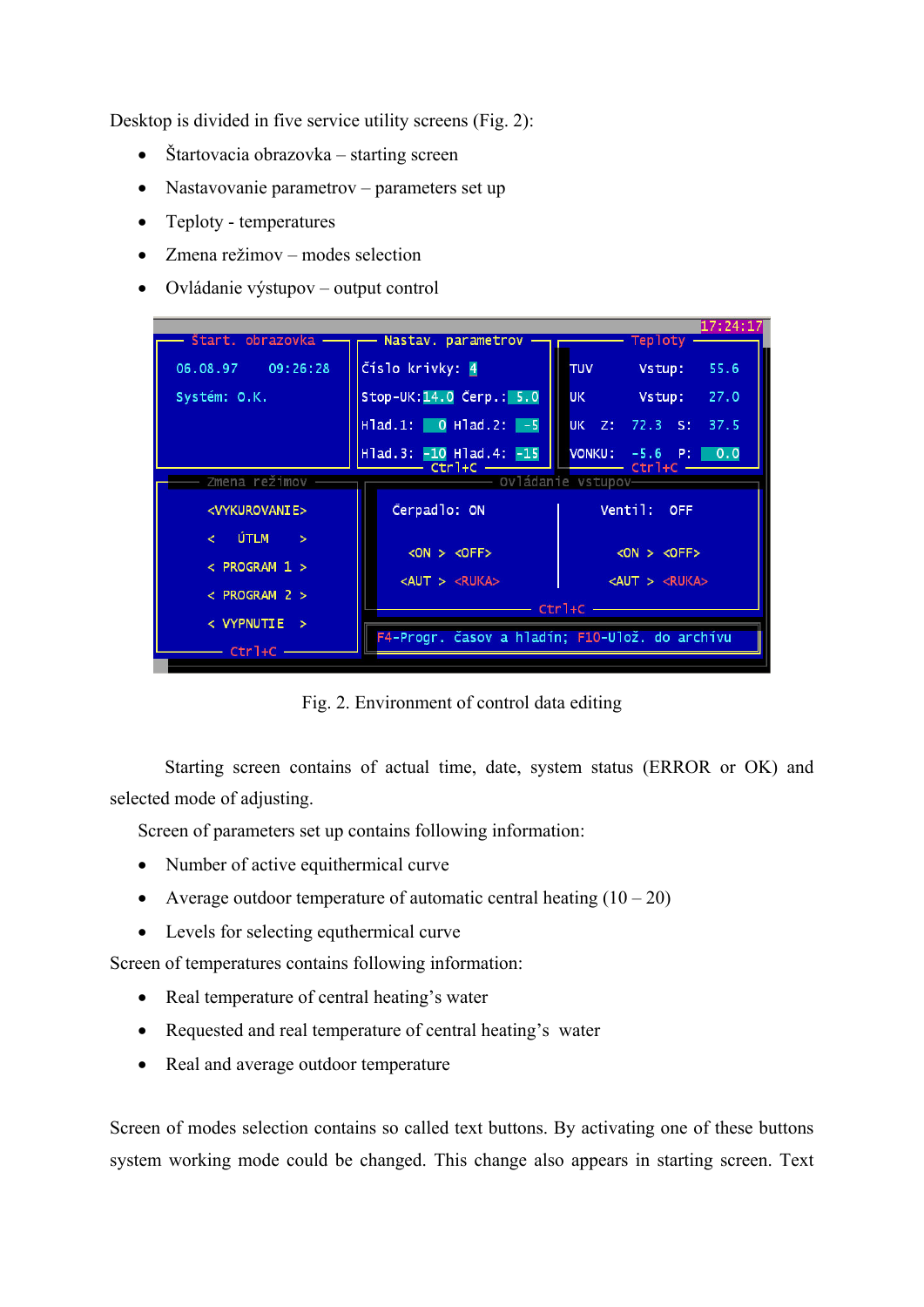buttons are also contained in screen of output control. This screen is divided, extra for circulating pump selection and modification of adjusting and extra for adjusting and selection of convert vent.

In case of requirement for saving of managing instructions, are these stored in registry file, where windows for saving of information is automatically activated according to place of appearance of managing system. Application allows to review and program of time programs (Fig. 3). Screen is divided in several parts separately for time mode PROGRMA1 and PROGRAM2 and working cycles Monday-Friday, Saturday and Sunday.

 Set up parameters are imported in regulator via menu bar PROGRAM and DO REGULATORA. System communicates with regulator. In case of error, is an error message showed on screen of computer.

| 17:28:43<br>PROGRAM1 - Po-Pia - r r PROGRAM1 - Sobota - - - PROGRAM1 - Nedela - |                                                                                          |                                                                                                                                                                                                                                                                                                                                                                                                                                                                                                            |                                                                                          |  |                                                                                |                                                                        |  |
|---------------------------------------------------------------------------------|------------------------------------------------------------------------------------------|------------------------------------------------------------------------------------------------------------------------------------------------------------------------------------------------------------------------------------------------------------------------------------------------------------------------------------------------------------------------------------------------------------------------------------------------------------------------------------------------------------|------------------------------------------------------------------------------------------|--|--------------------------------------------------------------------------------|------------------------------------------------------------------------|--|
|                                                                                 |                                                                                          |                                                                                                                                                                                                                                                                                                                                                                                                                                                                                                            |                                                                                          |  |                                                                                |                                                                        |  |
|                                                                                 | Časy: Hladiny:                                                                           | Časy: Hladiny:                                                                                                                                                                                                                                                                                                                                                                                                                                                                                             |                                                                                          |  | Časy: Hladiny:                                                                 |                                                                        |  |
| 1.04:00<br>2. 05:00<br>3.07:00<br>4. 14:00<br>5.21:00<br>6.23:00                | $\begin{array}{cc} 1. & 2 \\ 2. & 1 \\ 3. & 2 \\ 4. & 1 \\ 5. & 3 \\ 6. & 4 \end{array}$ | 1.05:00<br>2.06:00<br>3. 08:00<br>4. 14:00<br>5.22:00<br>6.23:30                                                                                                                                                                                                                                                                                                                                                                                                                                           | $\begin{array}{cc} 1. & 2 \\ 2. & 1 \\ 3. & 2 \\ 4. & 1 \\ 5. & 3 \\ 6. & 4 \end{array}$ |  | 1.05:00<br>2.06:00<br>3.08:00<br>4. 14:00<br>5.21:00<br>6.23:00                | $\begin{array}{c} 1.2 \\ 2.1 \\ 3.2 \\ 4.1 \\ 5.3 \\ 6.4 \end{array}$  |  |
|                                                                                 | — PROGRAM2 - Po-Pia —                                                                    | $\overline{\phantom{a}}$ $\overline{\phantom{a}}$ $\overline{\phantom{a}}$ $\overline{\phantom{a}}$ $\overline{\phantom{a}}$ $\overline{\phantom{a}}$ $\overline{\phantom{a}}$ $\overline{\phantom{a}}$ $\overline{\phantom{a}}$ $\overline{\phantom{a}}$ $\overline{\phantom{a}}$ $\overline{\phantom{a}}$ $\overline{\phantom{a}}$ $\overline{\phantom{a}}$ $\overline{\phantom{a}}$ $\overline{\phantom{a}}$ $\overline{\phantom{a}}$ $\overline{\phantom{a}}$ $\overline{\$<br>r—— PROGRAM2 - Sobota — |                                                                                          |  | <b>______________ Ctr</b> 1+C _______<br>— PROGRAM2 - Nedeľa -                 |                                                                        |  |
|                                                                                 | Časy: Hladiny:                                                                           | Časy: Hladiny:                                                                                                                                                                                                                                                                                                                                                                                                                                                                                             |                                                                                          |  | Časy : Hladiny :                                                               |                                                                        |  |
| 1.05:00<br>2.06:00<br>3. 08:00<br>4. 15:00<br>5. 20:00<br>6.22:00               | $\begin{array}{cc} 1. & 2 \\ 2. & 1 \\ 3. & 2 \\ 4. & 1 \\ 5. & 3 \\ 6. & 4 \end{array}$ | 1.06:00<br>2.07:00<br>3. 09:00<br>4. 15:00<br>5. 21:00<br>6.23:00                                                                                                                                                                                                                                                                                                                                                                                                                                          | 1. 2<br>2. 1<br>3. 2<br>4. 1<br>5. 3<br>6. 4                                             |  | $\overline{1}$ . 06:00<br>2.07:00<br>3.09:00<br>4. 15:00<br>5.20:00<br>6.22:00 | $\frac{1}{2}$ .<br>$\frac{3}{4}$ .<br>$\frac{4}{5}$ .<br>$\frac{2}{1}$ |  |
| $-$ Ctrl+C $-$                                                                  |                                                                                          |                                                                                                                                                                                                                                                                                                                                                                                                                                                                                                            |                                                                                          |  | $\rule{1em}{0.15mm}$ Ctrl+C $\rule{1em}{0.15mm}$                               |                                                                        |  |

Fig. 3. Environment of control data archiving

## **4. CONCLUSION**

 Used hardware interface for communication between computer and devices is RS232C. RxD, TxD and GND signals are used. Transfer rate is adjustable between 9600 and 19200 Bd. Systems of this level don't initialize communication themselves. They only answer to prompt initialized by upper level. Physical parameters of asynchronous line is from 9600 to 19200 Bp, without parity 8,2.

 To each information, which has entered in the adjusting system, have to exist a appropriate respond. This answer always contains a number of prompt information. Answer